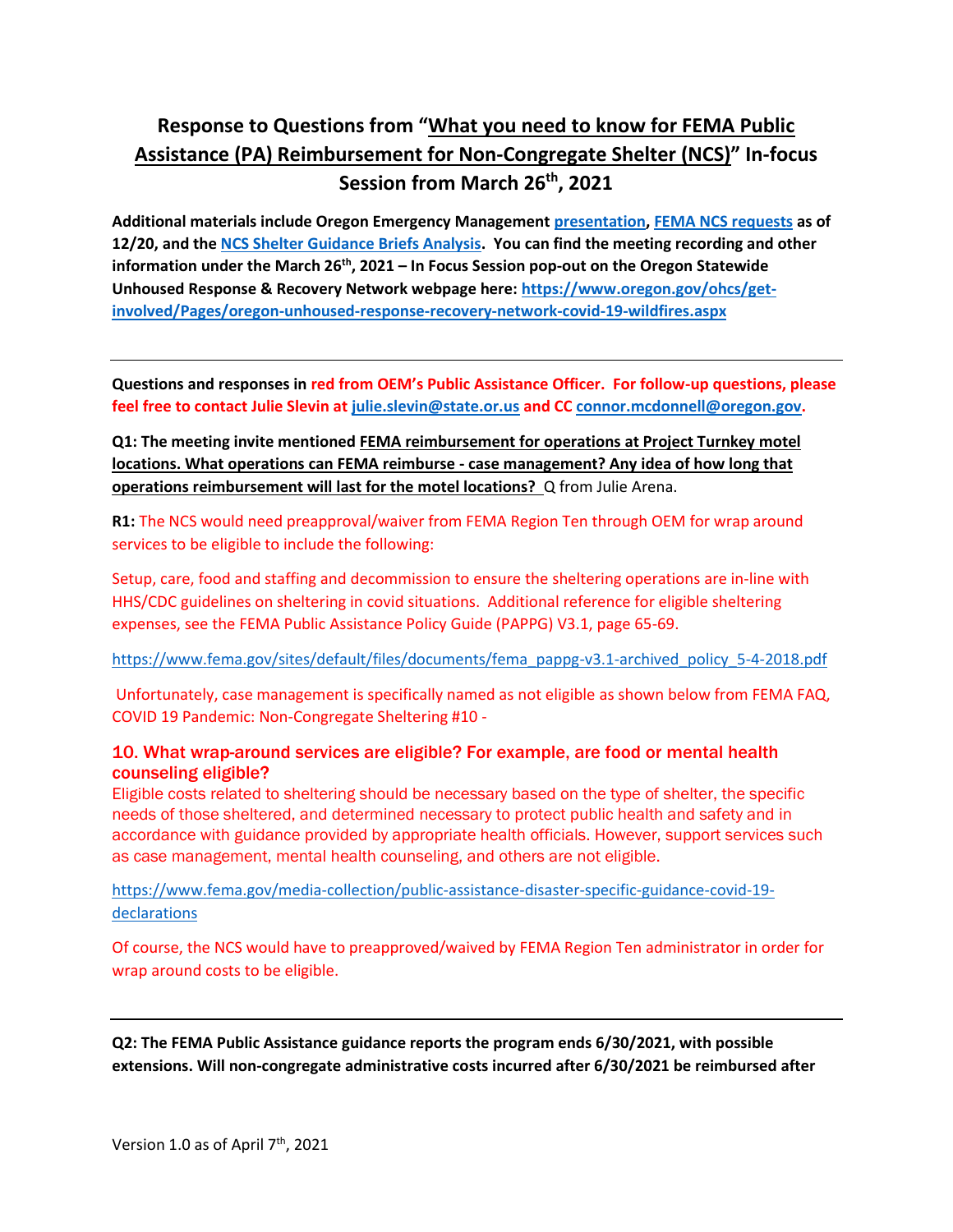## **6/30/2021 shelter closure?** Q from Annette Evans.

**R2:** The deadline above is specific to FEMA Policy 104-009-18, version 3, FEMA Emergency NCS during the COVID-19 Public Health Emergency. FEMA developed this policy due to recognize the extraordinary challenges involved with operating a shelter program for disasters during the COVID-19 pandemic. This Policy is for non-COVID Declarations, for instance the Labor Day wildfires fall under this NCS shelter policy, for NCS operations for the targeted populations such as those who had to evacuate and those that lost their homes due to the fires.

COVID 19 Declarations, Oregon DR4499, has an open incident period starting from January 20, 20 and continuing so the 6/30/21 does not apply. NCS requires preapproval/waiver and a 30-day reporting requirement after December 16, 2020.

#### **Reference:**

NCS sheltering Delegation Authority, March 19, 2020.

FEMA Memorandum dated 12/16/20 for Regional Administrators, waiving the time extension requirements of the Public Assistance program policy Guide V3.1 (PAPPG) requirement for time extensions for NCS every 30 days.

Timelines: For all COVID 19 Declarations (Oregon is DR4499), FEMA has extended the deadline for completing emergency work indefinitely and will make notification no later than 30 days prior to established deadline. This is for work; payments can be continuing beyond the completion of work deadline.

**Q3**: **Are there Administrative Cost limits? For example, can we use a federal approved NICRA (negotiated indirect cost rate agreement) value?**

**R3**: Please refer to 2 CFR 200.414 which can be found here: [https://www.ecfr.gov/cgi-bin/text](https://www.ecfr.gov/cgi-bin/text-idx?node=se2.1.200_1414&rgn=div8)[idx?node=se2.1.200\\_1414&rgn=div8](https://www.ecfr.gov/cgi-bin/text-idx?node=se2.1.200_1414&rgn=div8)

**Q4**: **Is postage costs to assist homeless individual obtain I.D. documentation eligible, e.g., birth certificate?**

**R4:** Please see PAPPG page 65-69 for list of typical shelter costs and services that may be eligible (can you link this task with a service?)

**Q5: What is the process for FEMA funding for other operations of need for houseless populations at NCS, e.g., feeding? Q from Adam Danforth.**

**R5:** The applicant must be an eligible applicant (State, Local, Tribal Territory and certain Private Nonprofits) and must have the legal authority and responsibility for the NCS (typically this is a State,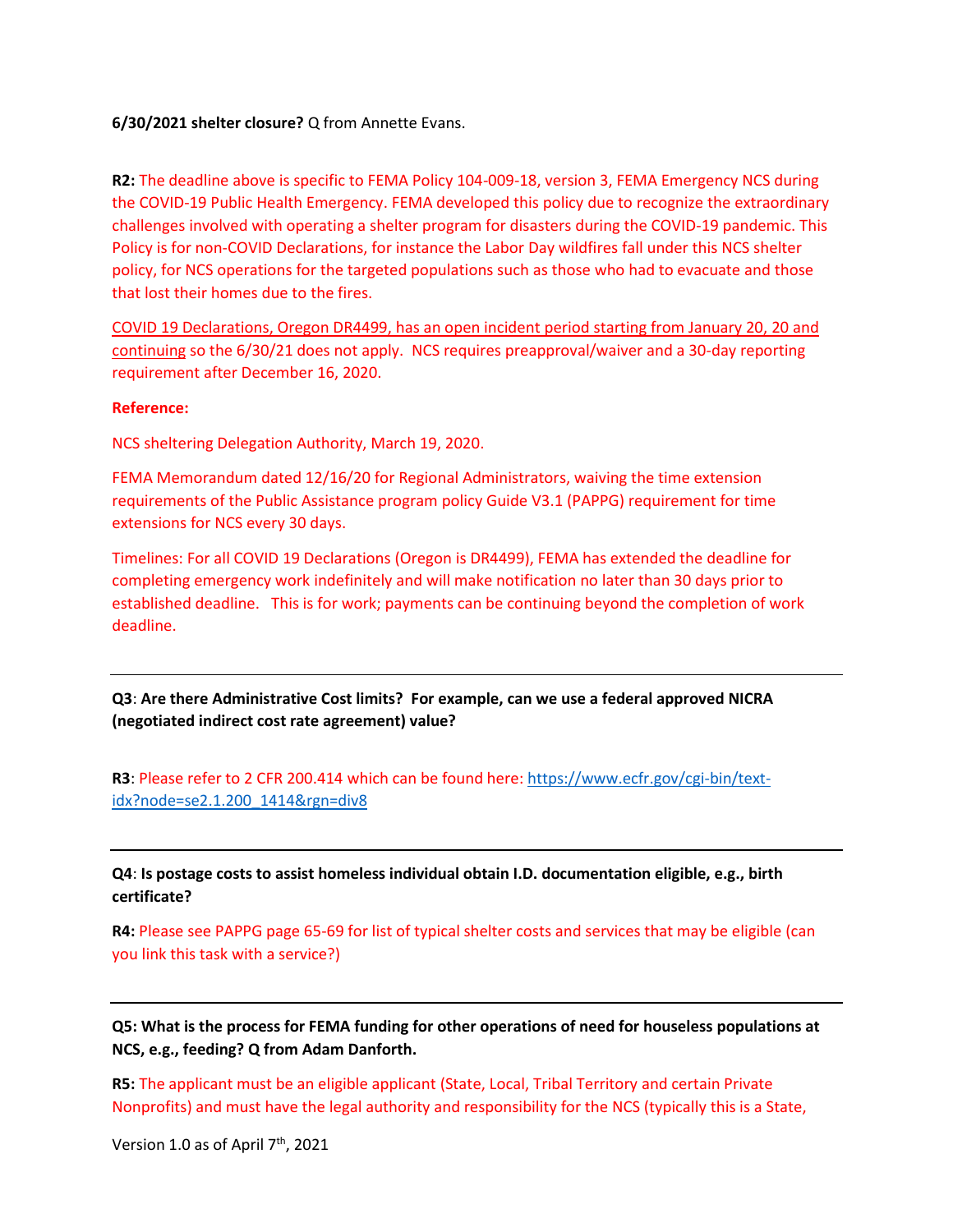local or Tribal territory). The Applicant must submit a Request for Public Assistance in FEMA Grants Portal and Request a Preapproval/waiver for NCS to the State for FEMA Region Ten approval. Once approved a project can be written for eligible wrap around services for NCS.

**Q6: To your point about decommissioning, would that include costs related to repairing damages that have occurred while the non-congregate shelter is in operation - i.e., returning to pre-lease condition?** Q from Adam Brown.

**R6:** Yes, within reason.

**Q7: When do we think we will know if there will be an extension beyond 6/30?** Q from Katharine Ryan.

See Q2.

**Q8**: **Is NICRA rate not allowed even though approved for federal work? I recall Julie stating 5% Admin Cap on Direct Costs.** Q from Annette Evans.

**R8:** See 2 CFR 200.414 regarding indirect costs, I believe we need more information to be able to answer your question on indirect administrative cost allowability.

Correct in accordance to Public Assistance Management Costs (Interim), FEMA Recovery Policy FP 104- 11-2, and applicant will receive 5% cap for management costs, indirect costs, direct administrative and other administrative expenses associated with the specific project. The final eligible management contribution is based upon actual costs up to the capped amount.

Typical activities eligible as management costs include:

Activities eligible as management costs include those related to developing eligible PA projects and receiving reimbursement. These activities may include, but are not limited to:

- a. Preliminary Damage Assessments
- b. Meetings regarding the PA Program or overall, PA damage claim
- c. Organizing PA damage sites into logical groups.
- d. Preparing correspondence.
- e. Site inspections
- f. Travel expenses
- g. Developing the detailed site-specific damage description.
- h. Evaluating Section 406 hazard mitigation measures.